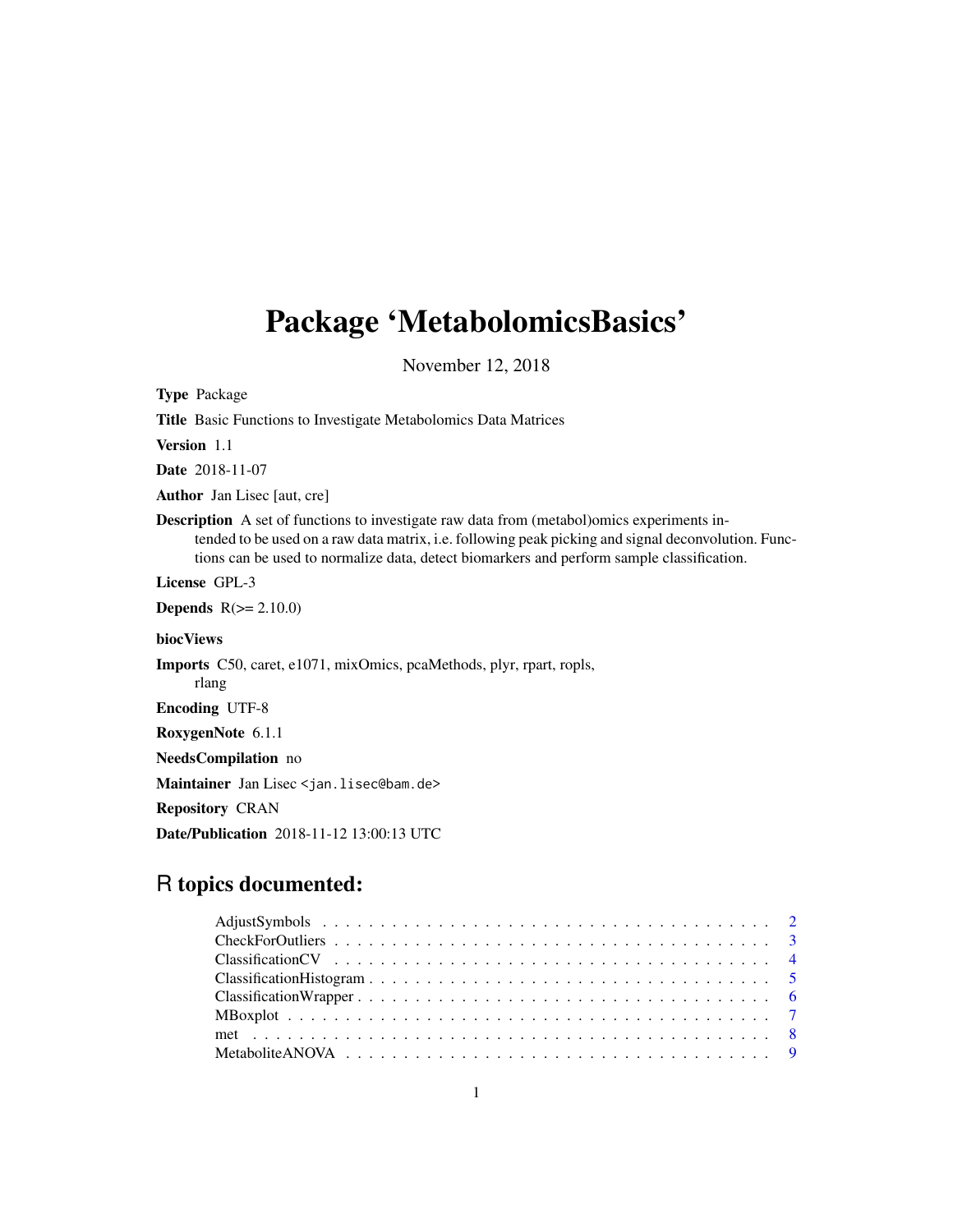# <span id="page-1-0"></span>2 AdjustSymbols

| Index |  |  |  |  |  |  |  |  |  |  |  |  |  |  | 18 |
|-------|--|--|--|--|--|--|--|--|--|--|--|--|--|--|----|
|       |  |  |  |  |  |  |  |  |  |  |  |  |  |  |    |
|       |  |  |  |  |  |  |  |  |  |  |  |  |  |  |    |
|       |  |  |  |  |  |  |  |  |  |  |  |  |  |  |    |
|       |  |  |  |  |  |  |  |  |  |  |  |  |  |  |    |
|       |  |  |  |  |  |  |  |  |  |  |  |  |  |  |    |
|       |  |  |  |  |  |  |  |  |  |  |  |  |  |  |    |
|       |  |  |  |  |  |  |  |  |  |  |  |  |  |  |    |
|       |  |  |  |  |  |  |  |  |  |  |  |  |  |  |    |

AdjustSymbols *AdjustSymbols.*

# Description

AdjustSymbols will generate plotting character and color vectors based on experimental factors.

# Usage

```
AdjustSymbols(cols = NULL, pchs = NULL, colorset = NULL,
  symbolset = NULL)
```
# Arguments

| cols      | Factor (color output) or numeric (greyscale output) vector or NULL (omitted).                                                  |
|-----------|--------------------------------------------------------------------------------------------------------------------------------|
| pchs      | Factor vector or NULL (omitted).                                                                                               |
| colorset  | Can be selectively specified here. If NULL set automatically, else can be explic-<br>itly provided.                            |
| symbolset | Can be selectively specified here. If NULL upt o 5 nice symbols are selected<br>automatically where background can be colored. |

# Details

not yet

#### Value

data.frame with two columns (cols, pchs). Will be used by several plotting functions automatically.

```
# load data and plot using provided color scheme
utils::data(raw, package = "MetabolomicsBasics")
utils::data(sam, package = "MetabolomicsBasics")
head(sam)
plot(y=raw[,1], x=as.numeric(sam$GT), pch=sam$pchs, bg=sam$cols)
```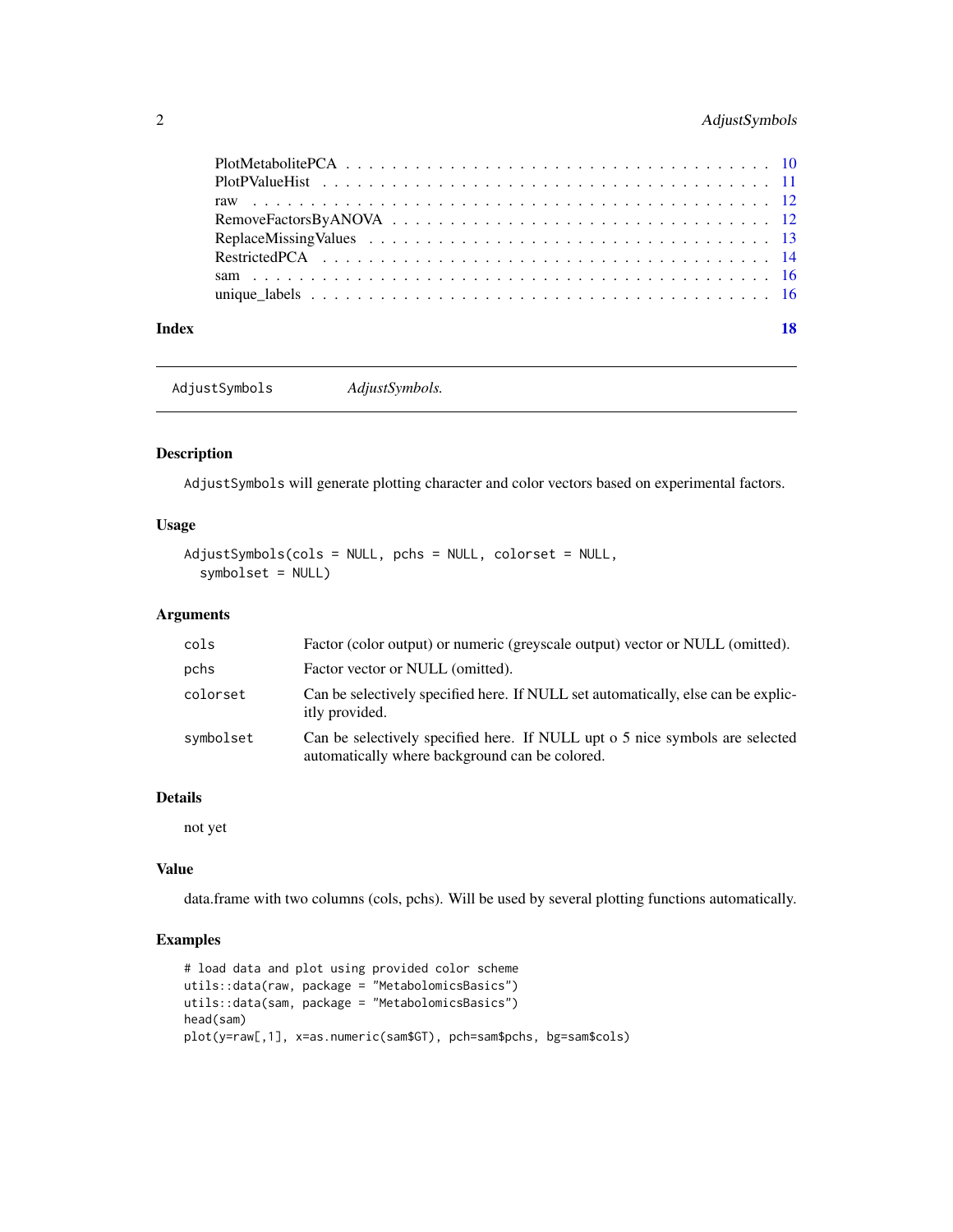# <span id="page-2-0"></span>CheckForOutliers 3

```
# change colors to greyscale
head(AdjustSymbols(cols=sam$GT, pchs=sam$Origin))
tmp.set <- grDevices::rainbow(length(levels(sam$GT)))
head(AdjustSymbols(cols=sam$GT, pchs=sam$Batch, colorset=tmp.set))
plot(raw[,1]~sam$GT, col=unique_labels(sam=sam, g="GT")[,"cols"])
sam$cols <- AdjustSymbols(cols=as.numeric(sam$GT))
plot(raw[,1]~sam$GT, col=unique_labels(sam=sam, g="GT")[,"cols"])
```
CheckForOutliers *CheckForOutliers.*

#### Description

CheckForOutliers will evaluate a numeric vector and check if outliers within groups based on group mean+-n\*sd.

#### Usage

```
CheckForOutliers(x = NULL, group = NULL, n_s = 3,
 method = c("idx", "logical", "dist"))
```
#### Arguments

| $\mathsf{x}$ | Numeric vector.                                                                                                                |
|--------------|--------------------------------------------------------------------------------------------------------------------------------|
| group        | Factor vector of $length(x)$ .                                                                                                 |
| n sd         | Cutoff for outliers in E being mean(group)+-n_sd*sd(group) where group values<br>are calculated without the outlier candidate. |
| method       | Different variants of the result value. See details.                                                                           |

#### Details

The numeric will be split by groups and each value will be evaluated with respect to its distance to the group mean (calculated out of the other values in the group). Distance here means the number of standard deviations the value is off the group mean. With different choices of method the output can be switched from the calculated fold-distances to a boolean of length $(x)$  or and Index vector giving the outliers directly (see examples).

# Value

Depending on method. See details.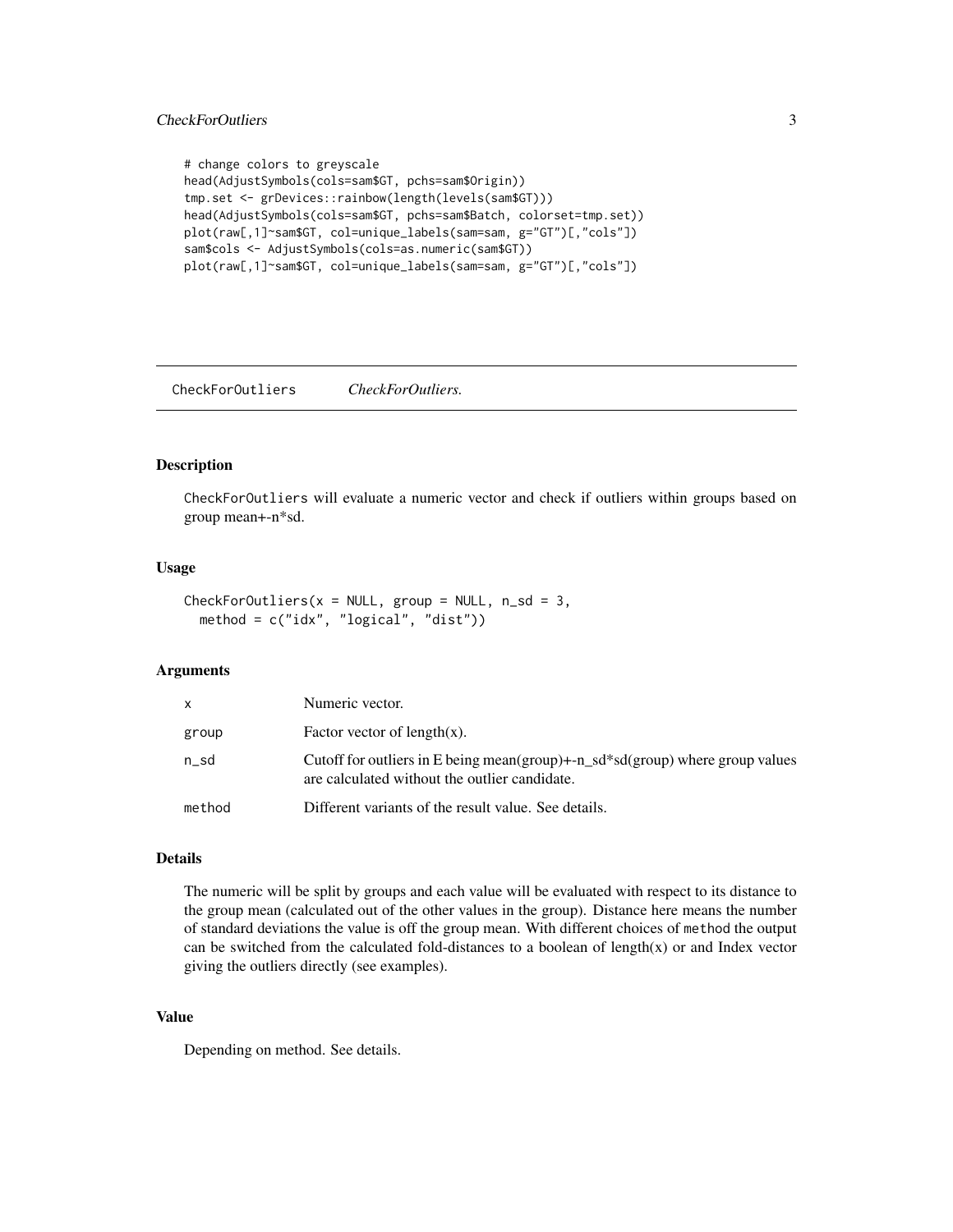#### Examples

```
set.seed(0)
x \leftarrow runif(10)x[1] < -2group \leftarrow gl(2,5)
CheckForOutliers(x, group, method="dist")
CheckForOutliers(x, group, method="logical")
CheckForOutliers(x, group, method="idx")
graphics::par(mfrow=c(1,2))
bg <- c(3,2)[1+CheckForOutliers(x, group, method="logical")]
graphics::plot(x=as.numeric(group), y=x, pch=21, cex=3, bg=bg, main="n_sd=3",las=1,xlim=c(0.5,2.5))
bg <- c(3,2)[1+CheckForOutliers(x, group, n_sd=4, method="logical")]
graphics::plot(x=as.numeric(group), y=x, pch=21, cex=3, bg=bg, main="n_sd=4",las=1,xlim=c(0.5,2.5))
graphics::par(mfrow=c(1,1))
# load raw data and sample description
utils::data(raw, package = "MetabolomicsBasics")
utils::data(sam, package = "MetabolomicsBasics")
# no missing data in this matrix
all(is.finite(raw))
# check for outliers (computing n-fold sd distance from group mean)
tmp <- apply(raw, 2, CheckForOutliers, group=sam$GT, method="dist")
# plot a histogram of the observed distances
graphics::hist(tmp, breaks=seq(0,ceiling(max(tmp))), main="n*SD from mean", xlab="n")
# Calculate the amount of values exceeding five-sigma and compare with a standard gaussian
table(tmp>5)
round(100*sum(tmp>5)/length(tmp),2)
gauss <- CheckForOutliers(x=rnorm(prod(dim(raw))), method="dist")
sapply(1:5, function(i) {data.frame("obs"=sum(tmp>i), "gauss"=sum(gauss>i))})
# compare a PCA w/wo outliers
RestrictedPCA(dat=raw, sam=sam, use.sam=sam$GT%in%c("Mo17","B73"), group.col="GT",
          fmod="GT+Batch+Order", P=1, sign.col="GT", legend.x=NULL, text.col="Batch", medsd=TRUE)
raw_filt <- raw
raw_filt[tmp>3] <- NA
RestrictedPCA(dat=raw_filt, sam=sam, use.sam=sam$GT%in%c("Mo17","B73"), group.col="GT",
          fmod="GT+Batch+Order", P=1, sign.col="GT", legend.x=NULL, text.col="Batch", medsd=TRUE)
```
ClassificationCV *ClassificationCV.*

#### Description

ClassificationCV will perform a classification using SVM's and/or Decision Trees including cross validation on a data set according to a provided grouping vector.

<span id="page-3-0"></span>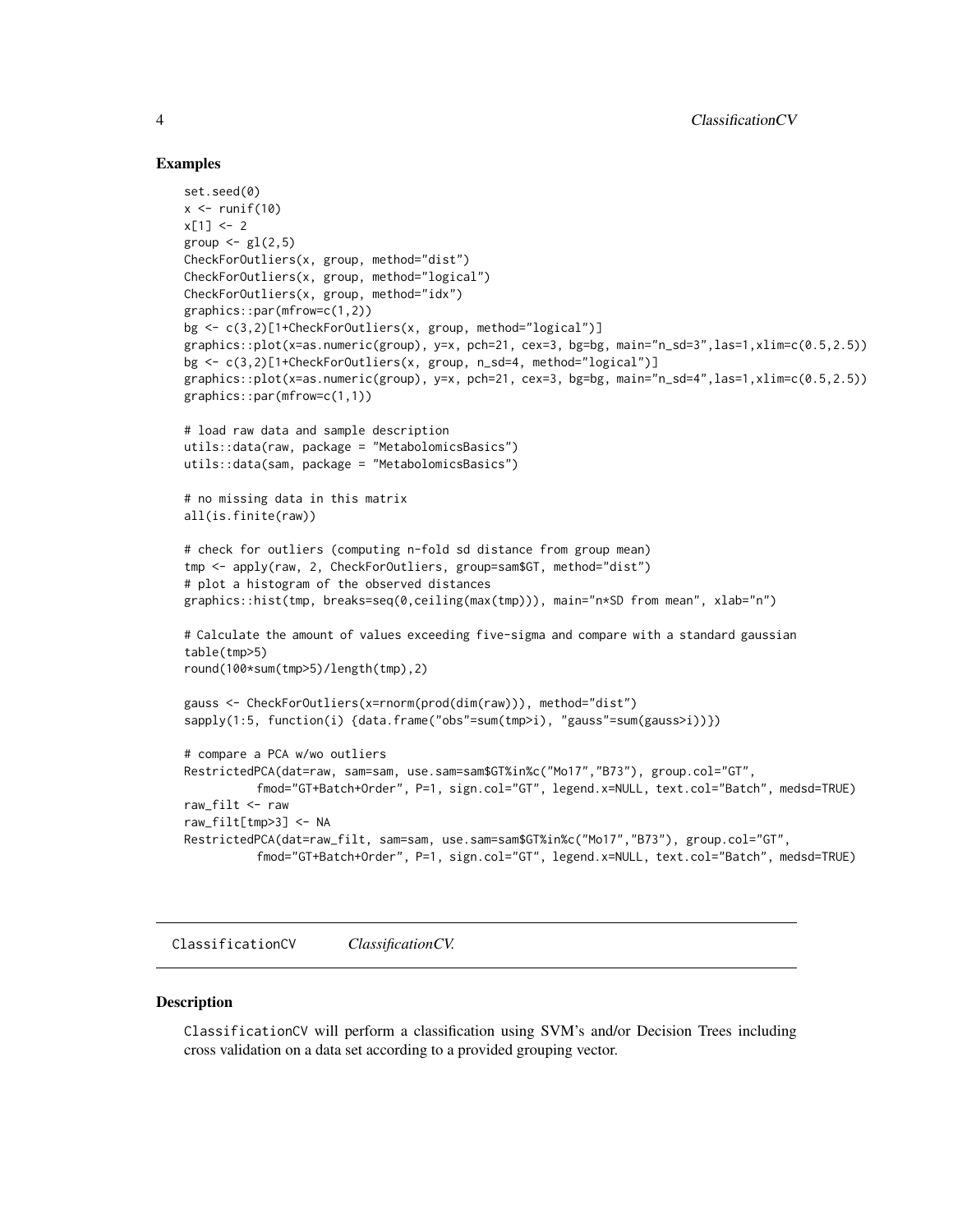# <span id="page-4-0"></span>ClassificationHistogram 5

#### Usage

```
ClassificationCV(d = NULL, g = NULL, n = 1, k = 1, rand = F,
 method = c("svm", "C50", "rpart", "ropls")[1],
 method.control = list(), silent = FALSE)
```
# Arguments

| d      | Data matrix or data.frame with named rows (samples) and columns (traits).                 |
|--------|-------------------------------------------------------------------------------------------|
| g      | Group-vector, factor.                                                                     |
| n      | Replicates of classifications.                                                            |
| k      | Number of folds per replicate.                                                            |
| rand   | Randomize Group-vector (and apply according n and k to this randomization).               |
| method | Currently svm, ropls and decison tree methods C50 and rpart are supported.                |
|        | method.control A list of parameters, forwarded to the respective classification function. |
| silent | Logical. Set TRUE to supress progress bar and warnings.                                   |

#### Details

This function allows to demonstrate the functionality of different classification tools with respect to building classfier for metabolomics data.

#### Value

A list of classification results which can be analyzed for accuracy, missclassified samples etc.

#### Examples

# check the examples in \code{\link{ClassificationWrapper}} for automatic multifold analysis

ClassificationHistogram

*ClassificationWrapper.*

# Description

ClassificationWrapper will do classification using SVM's and/or Decision Trees including cross validation.

# Usage

```
ClassificationHistogram(out_classific = NULL, breaks = seq(0, 1, 0.05),
  ...)
```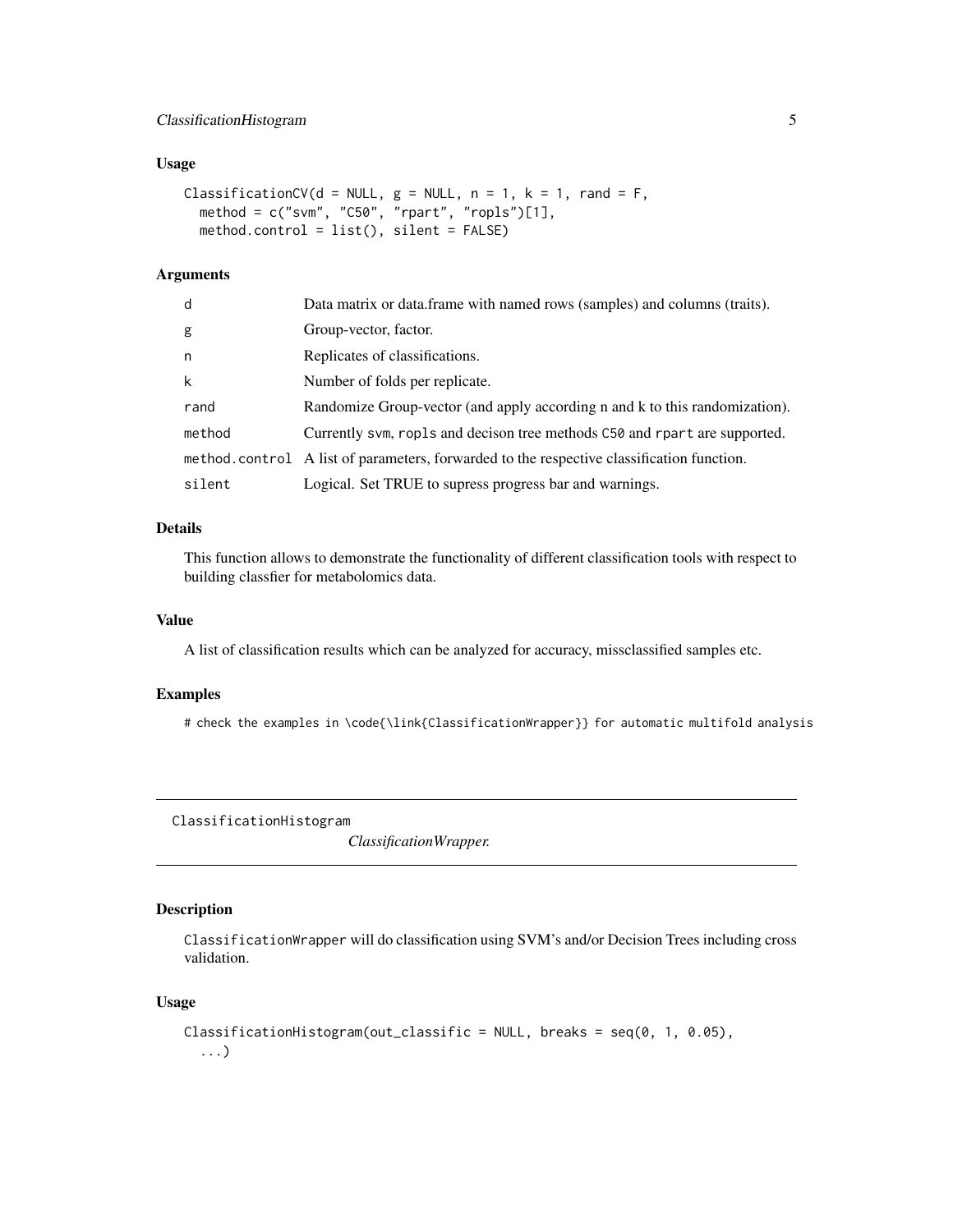# Arguments

| breaks                  | Breaks for histogram.                   |
|-------------------------|-----------------------------------------|
| $\cdot$ $\cdot$ $\cdot$ | Passed on to par. Useful to adjust cex. |

# Details

not yet

# Value

Classification results as list.

# Examples

# check the examples in \code{\link{ClassificationWrapper}}

<span id="page-5-1"></span>ClassificationWrapper *ClassificationWrapper.*

# Description

ClassificationWrapper will do classification using SVM's and/or Decision Trees including cross validation.

# Usage

```
ClassificationWrapper(d = NULL, g = NULL, n = 100, n_rand = 1,
 k = 5, method = c("C50", "svm", "rpart", "ropls"), train = NULL,
 method.contrib = list(), silent = FALSE)
```
# Arguments

| d         | data, matrix or data.frame !! needs row/col-names.                                      |
|-----------|-----------------------------------------------------------------------------------------|
| g         | Group-vector, factor.                                                                   |
| n         | replicates of classifications, <i>i.e.</i> number of different split into folds.        |
| $n$ _rand | different number of randomizations, see Details.                                        |
| k         | Fold cross validation.                                                                  |
| method    | Currently svm, rop1s and decison tree methods (C50 and rpart) are supported.            |
| train     | Either NULL (random permutations) or an index vector for a training subset out<br>of g. |
|           | method.control A list of parameters, forwarded to the selected methods function.        |
| silent    | Logical. Set TRUE to supress progress bar and warnings.                                 |

<span id="page-5-0"></span>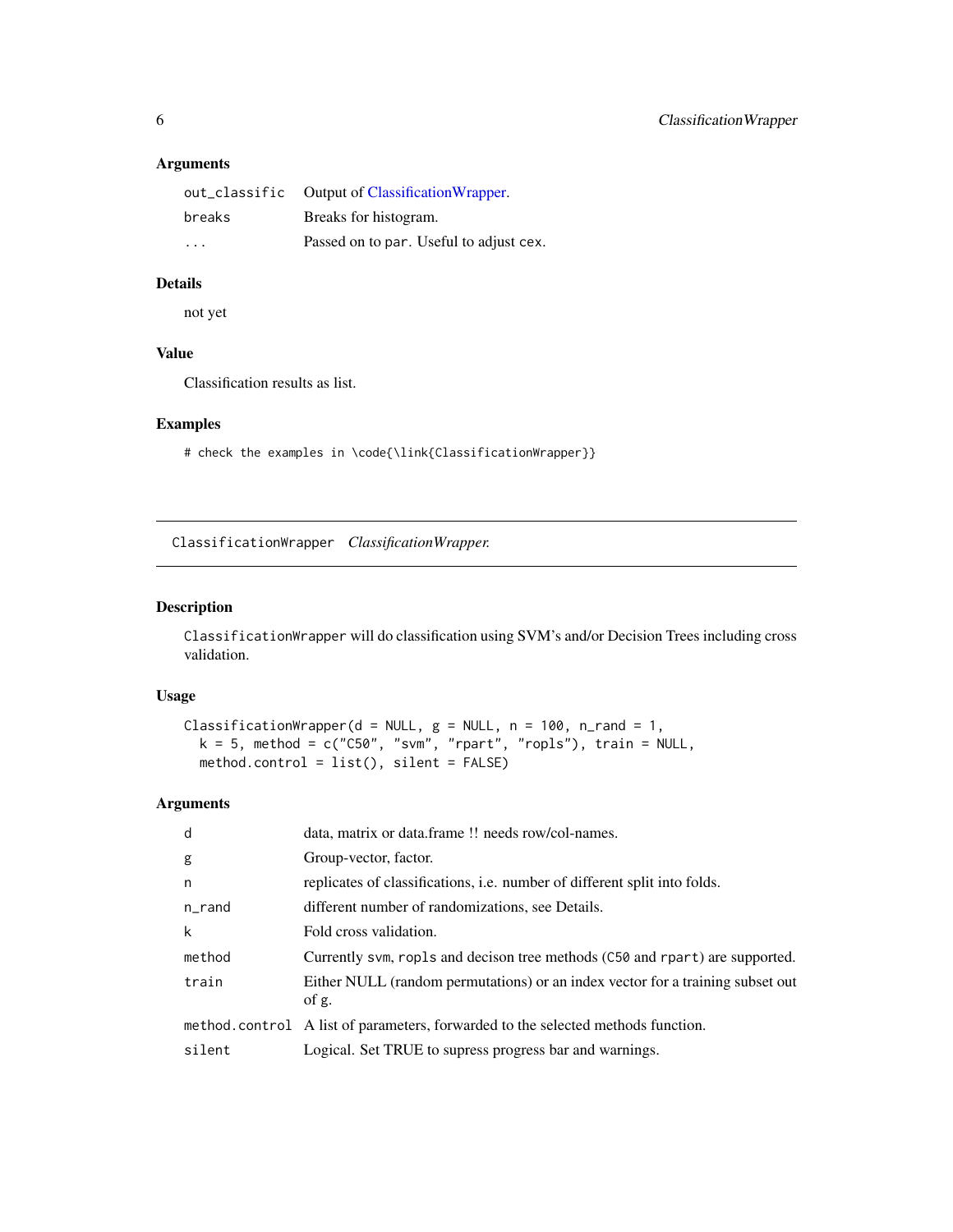#### <span id="page-6-0"></span>MBoxplot 7

#### Details

n\_rand will influence how permutation testing for robustness is conducted. If n\_rand=1 than samples will be permuted exactly one time and subjected to n replications (with respect to fold splitting). If n\_rand>1, samples will be permuted this many times but number of replications will be lowered to limit processing time. A good compromise is to balance both, using less replications than for observed data but on several randomizations.

# Value

Classification results as list.

# Examples

```
utils::data(raw, package = "MetabolomicsBasics")
utils::data(sam, package = "MetabolomicsBasics")
gr <- sam$Origin
```

```
# establish a basic rpart model and render a fancy plot including the accuracy
class_res <- ClassificationWrapper(d=raw, g=gr, method=c("rpart","svm"), n=3, k=3)
ClassificationHistogram(class_res)
```
MBoxplot *MBoxplot*

#### Description

MBoxplot will generate an annotated boxplot. A unifying function for MS-data Boxplots based on \'raw\' and \'sam\'.

# Usage

```
MBoxplot(pk = pk, raw = NULL, sam = NULL, met = NULL, g = NULL,f1t = NULL, an = NULL, plot_sample_n = FALSE, txt = NULL,
  cex.txt = 0.5, plot_{rel\_axis} = NULL, ...)
```
#### Arguments

| рk     | Colname of raw to plot if pk is character OR the colnum number if pk is numeric.                       |
|--------|--------------------------------------------------------------------------------------------------------|
| raw    | Plotting data as samples (rows) x metabolities (cols).                                                 |
| sam    | Sample table.                                                                                          |
| met    | Containing at minimum columns for annotation (see parameter an) and nrow (met)<br>should be ncol(raw). |
| g      | Grouping vector if Group not contained in sam.                                                         |
| $f$ lt | Filter to exclude certain samples (T/F) vector.                                                        |
|        |                                                                                                        |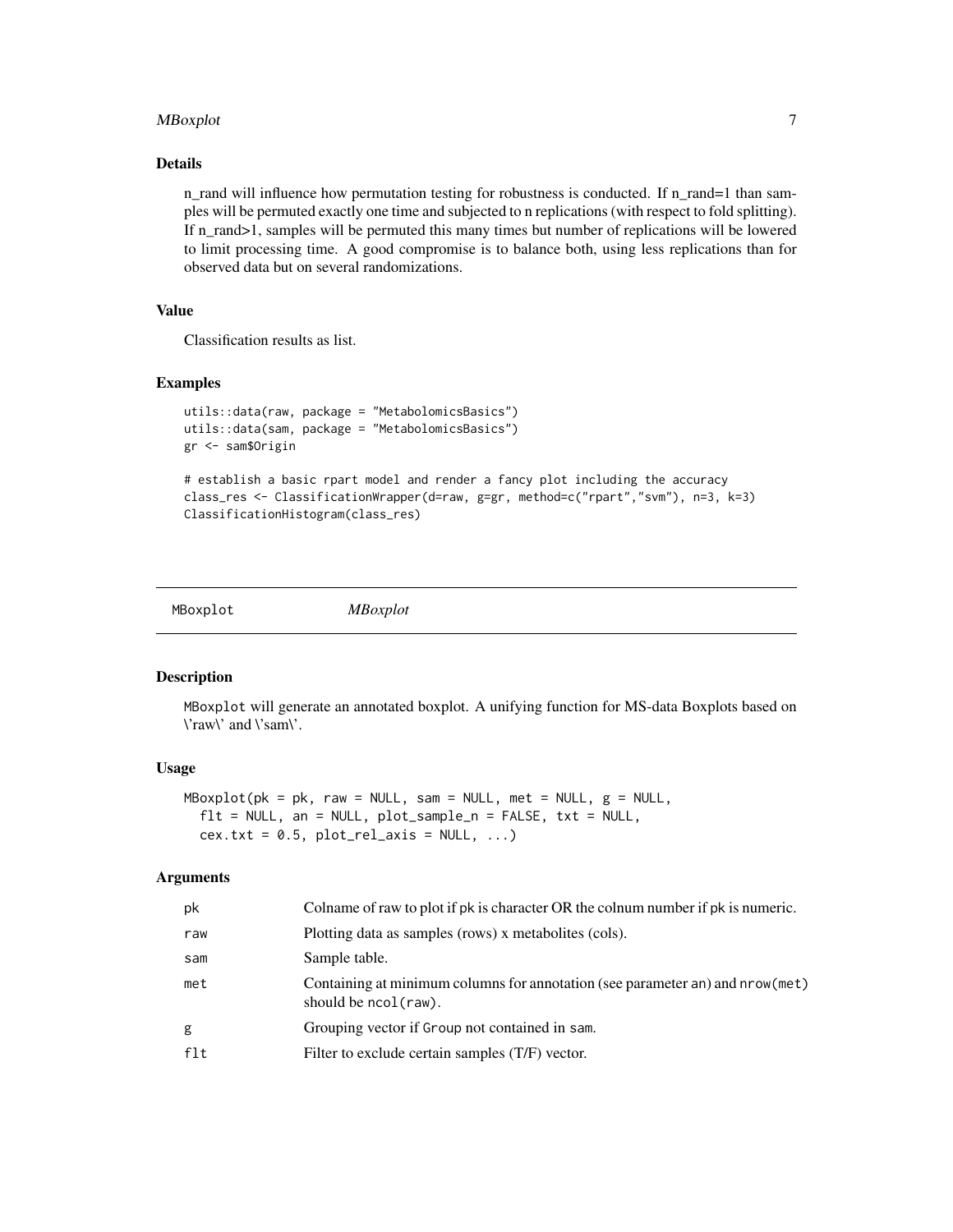<span id="page-7-0"></span>

| an            | Switch to include annotation (from met) in the boxplot providing a character<br>vector of colnames from met. |
|---------------|--------------------------------------------------------------------------------------------------------------|
| plot_sample_n | Amend each box with the number of finite values which were a basis for plotting<br>this group.               |
| txt           | Character vector with information per sample to be plotted on top of the box as<br>text.                     |
| cex.txt       | Specify size of annotation text.                                                                             |
| plot_rel_axis | Specify one level of g (or sam\$Group) which to express the data relative against.                           |
| $\cdots$      | Further options parsed to boxplot.                                                                           |

# Details

not yet

# Value

Nothing. Will produce a plot (or file if specified).

# Examples

```
x <- data.frame("y"=runif(36), "GT"=gl(3,12), "TP"=factor(rep(rep(1:3,each=4),3)))
x <- cbind(x, AdjustSymbols(cols=x$GT, pchs=x$TP))
MBoxplot(pk="y", raw=x, sam=x, met=data.frame("Peak"="y", "Test"=I("info")),
       g=interaction(x$GT, x$TP), an="Test", plot_n_samples=TRUE, txt=rownames(x))
```

|--|

# Description

This data frame contains the metabolite definition of 112 metabolites according to the cols of [raw.](#page-11-1)

#### Usage

met

# Format

An object of class data. frame with 112 rows and 2 columns.

# Author(s)

Jan Lisec <jan.lisec@charite.de>

#### References

<http://dx.doi.org/10.1111/j.1365-313X.2011.04689.x>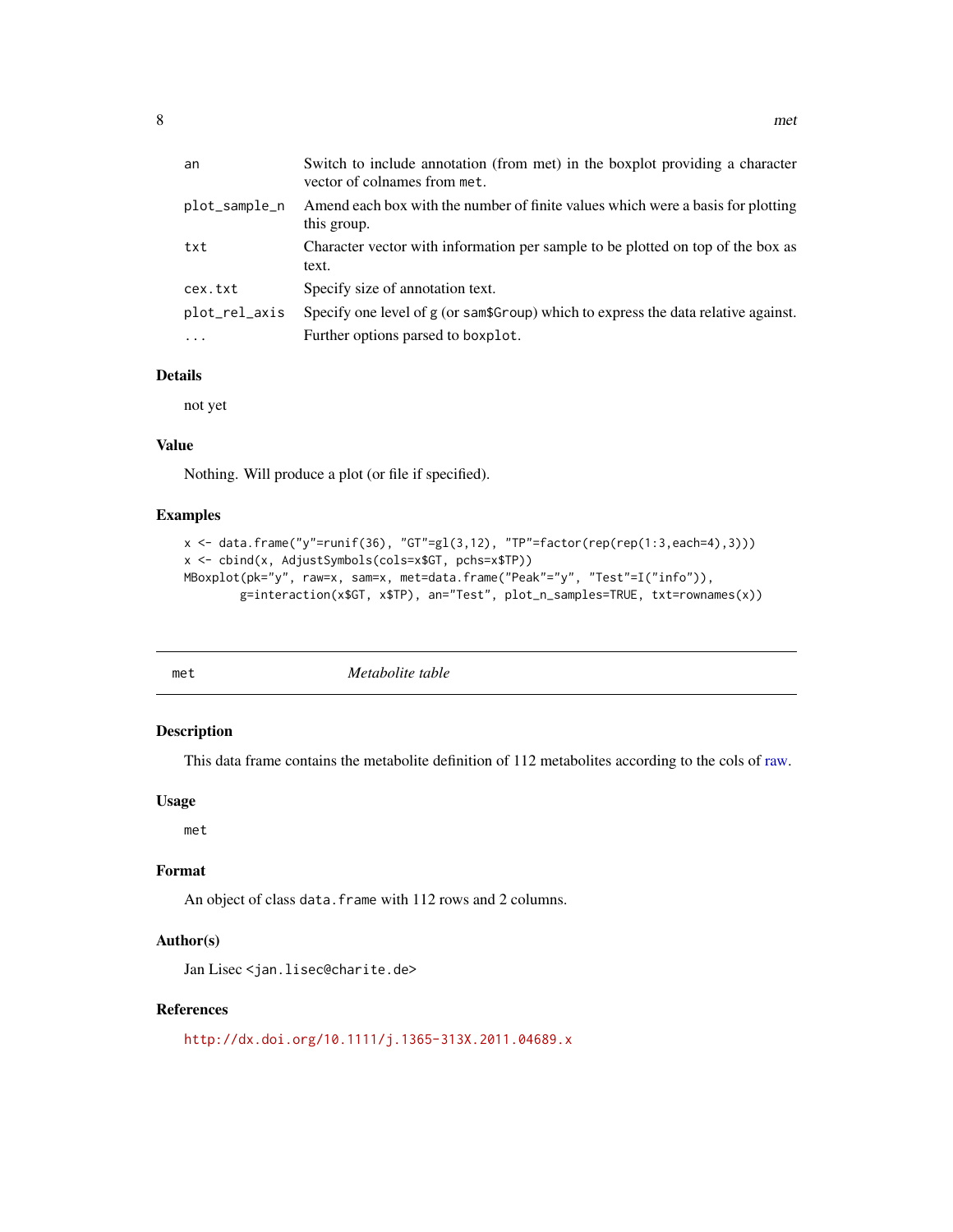#### <span id="page-8-1"></span><span id="page-8-0"></span>Description

MetaboliteANOVA will perform an ANOVA on columns of a data matrix according to a specified model.

#### Usage

```
MetaboliteANOVA(dat = NULL, sam = NULL, model = NULL,
  method = "none", silent = FALSE)
```
#### Arguments

| dat    | Data matrix (e.g. of metabolite).                                                             |
|--------|-----------------------------------------------------------------------------------------------|
| sam    | Sample table (same number of row as 'dat' and containing all columns specified<br>in 'model'. |
| model  | ANOVA model. May include $+$ , $*$ and : together with column names of sam (cf.<br>Examples). |
| method | The method to be used in column wise multiple testing adjustment, see p. adjust.              |
| silent | Logical. Shall the function print warnings to the console?                                    |

#### Details

Function is a wrapper for lm including some sanity checks. It will accept a data matrix (traits in columns), sample information (data.frame) and a potential model as input, compute an ANOVA per column and return the respective P-values in a named matrix for further plotting or export.

#### Value

A named matrix of P-values (rows=metabolites/traits; cols=ANOVA factors).

```
# load raw data and sample description
utils::data(raw, package = "MetabolomicsBasics")
utils::data(sam, package = "MetabolomicsBasics")
# compute P-values according to specified ANOVA model (simple and complex)
head(m1 <- MetaboliteANOVA(dat=raw, sam=sam, model="GT"))
head(m2 <- MetaboliteANOVA(dat=raw, sam=sam, model="GT+Batch+Order+MP"))
# compare P-values for one factor determined in both models
hist(log10(m2[,"GT"])-log10(m1[,"GT"]), main="")
```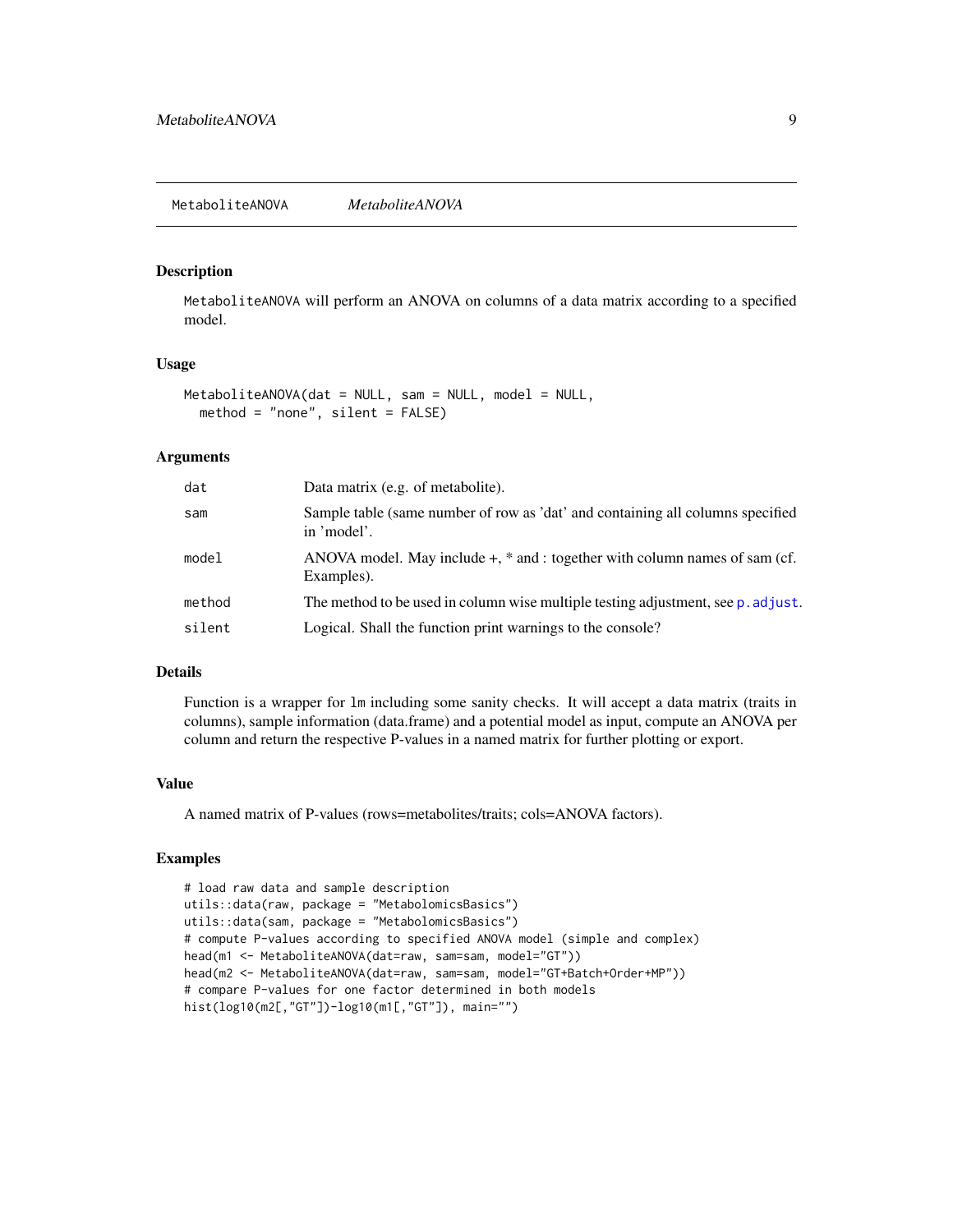<span id="page-9-1"></span><span id="page-9-0"></span>PlotMetabolitePCA *PlotMetabolitePCA*

#### Description

PlotMetabolitePCA will show PC1 and PC2 of a pcaMethods object and generate a flexible plot.

# Usage

```
PlotMetabolitePCA(pca_res = NULL, sam = NULL, g = NULL,
 medsd = FALSE, text.col = "ID", legend.x = "bottomleft",
 comm = NULL)
```
# Arguments

| pca_res  | A pcaRes object from the pcaMethods package.                                                                                                                                         |
|----------|--------------------------------------------------------------------------------------------------------------------------------------------------------------------------------------|
| sam      | Sample table including columns 'cols', 'pchs' (for data point color and shape)<br>and 'ID' (to label data points) 'Group' (to split cols for legend) 'MP' (to adjust<br>point size). |
| g        | Can be a factor vector of length=nrow(sam) and will influence legend and medsd.                                                                                                      |
| medsd    | Calculate mean and sd for groups and overlay PCA plot with this information.                                                                                                         |
| text.col | Datapoints may be overlaid by textual information, e.g. sample ID and 'text.col'<br>specifies the column name of sam to use for this purpose.                                        |
| legend.x | Position of a legend or NULL to omit it.                                                                                                                                             |
| comm     | Will print commentary text to the bottom right of the plot (can be a character<br>vector).                                                                                           |

# Details

not yet

# Value

A vector fo similar length as input but with various name components removed.

```
# load raw data and sample description
utils::data(raw, package = "MetabolomicsBasics")
utils::data(sam, package = "MetabolomicsBasics")
# calculate pca Result using pcaMethods and plot
pca_res <- pcaMethods::pca(raw, method="rnipals", scale=c("none", "pareto", "uv")[2])
PlotMetabolitePCA(pca_res=pca_res, sam=sam, g=sam$GT)
# plot without legend and Group means instead
PlotMetabolitePCA(pca_res=pca_res, sam=sam, g=sam$GT, legend.x=NULL, text.col=NULL,
                medsd=TRUE, comm=LETTERS[1:4])
```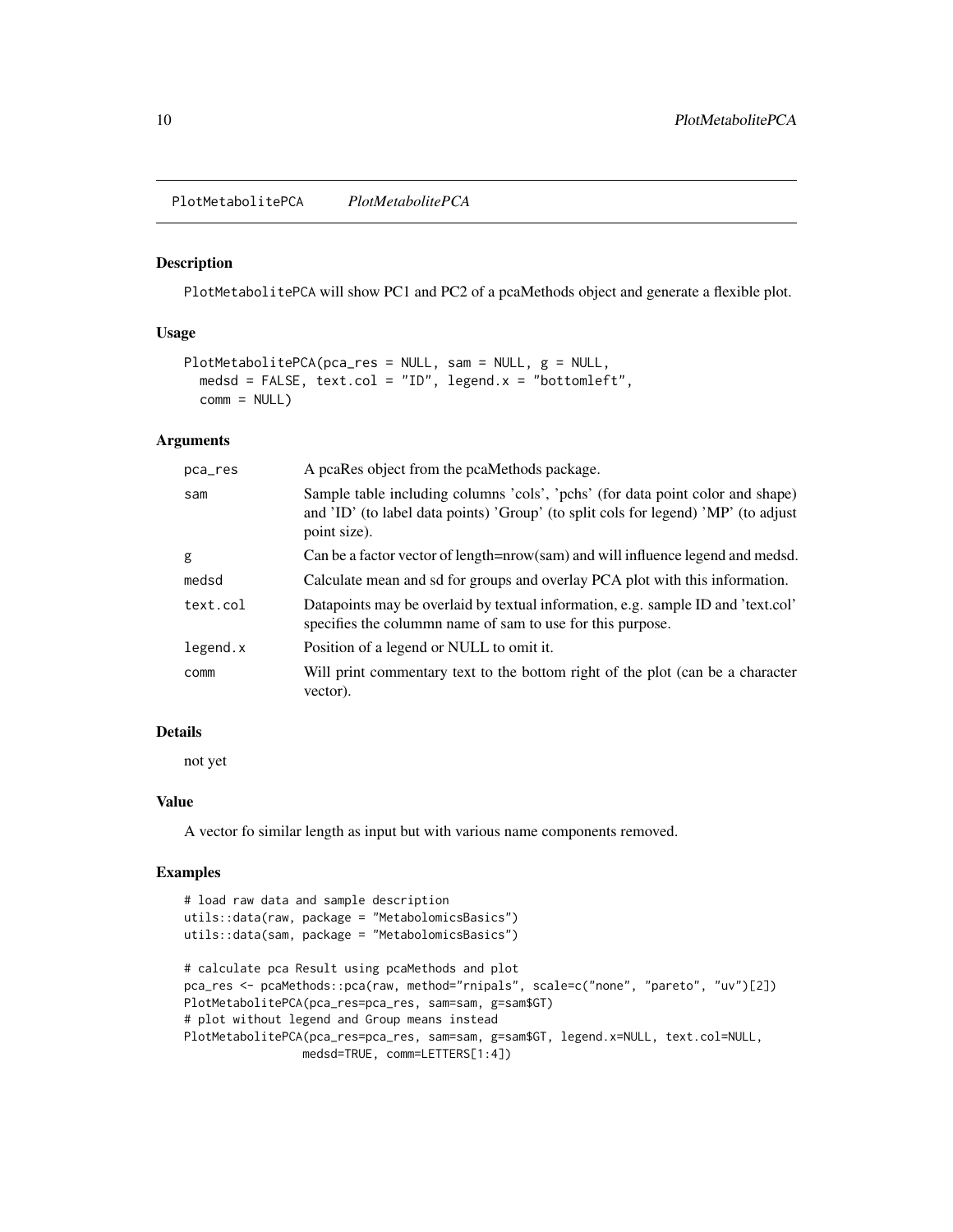```
sam$Group <- interaction(sam$Origin, sam$Class, sep="_")
sam[,c("cols","pchs")] <- AdjustSymbols(cols=sam$Group, pchs=sam$Group)
PlotMetabolitePCA(pca_res=pca_res, sam=sam, g=sam$Group)
```
PlotPValueHist *PlotPValueHist.*

#### Description

PlotPValueHist will take a named matrix of P-values (i.e. numeric between 0..1) and plot histograms for each column. In the easiest case this matrix is generated by [MetaboliteANOVA.](#page-8-1)

#### Usage

```
PlotPValueHist(out = NULL, method = "BH", xl = "ANOVA P-values",
 y1 = "Number of metabolites", frac.col = NULL, ...)
```
# Arguments

| out      | matrix/data.frame; P-value table from 'MetaboliteANOVA.R' with factors in<br>named columns and trait P-values in rows.                           |
|----------|--------------------------------------------------------------------------------------------------------------------------------------------------|
| method   | Multiple testing correction method applied, piped to p. adjust().                                                                                |
| xl       | xlab.                                                                                                                                            |
| yl       | ylab.                                                                                                                                            |
| frac.col | Render histogram bars in stacked colors according to provided color vector<br>(should be a vector of valid color names of length= $nrow(out)$ ). |
| $\cdots$ | Passed on to par. Useful to adjust cex.                                                                                                          |

# Details

not yet

#### Value

NULL. Will generate a P-value histogram plot.

#### Examples

```
# load raw data and sample description
utils::data(raw, package = "MetabolomicsBasics")
utils::data(sam, package = "MetabolomicsBasics")
```
# compute P-values according to specified ANOVA model (simple and complex) head(pvals <- MetaboliteANOVA(dat=raw, sam=sam, model="GT+Batch+Order")) PlotPValueHist(out=pvals)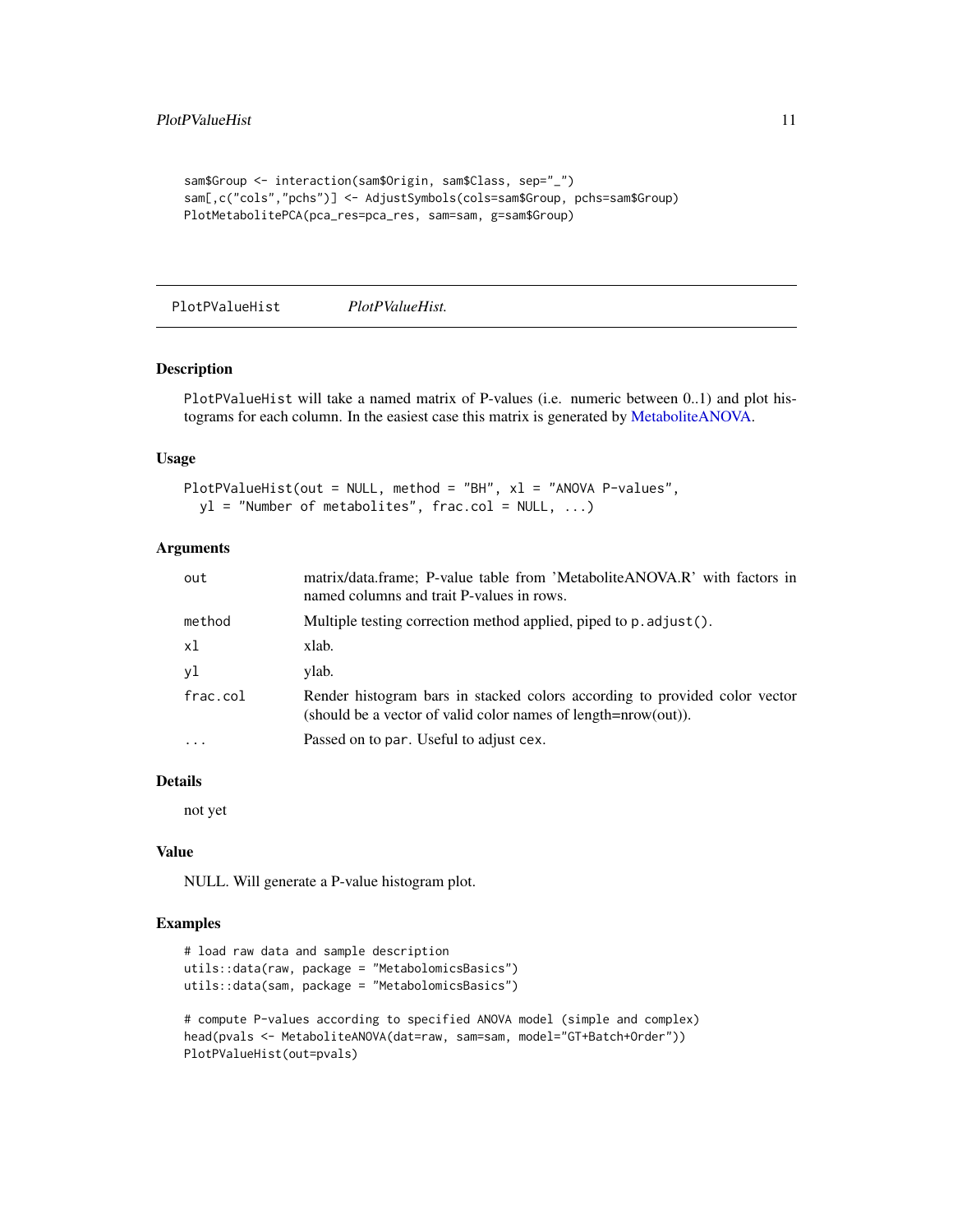```
# adjust multiple testing correction method and y lable
PlotPValueHist(out=pvals, method="none", yl="Number of Genes")
# color bars (by chance or according to a metabolite group)
PlotPValueHist(out=pvals, method="bonferroni", frac.col=rep(2:3,length.out=nrow(pvals)))
utils::data(met, package = "MetabolomicsBasics")
met$Name[grep("ine$",met$Name)]
PlotPValueHist(out=pvals, method="bonferroni", frac.col=2+1:nrow(pvals) %in% grep("ine$",met$Name))
```
<span id="page-11-1"></span>

raw *Metabolomics data set*

#### Description

This data set contains log10-transformed raw data of a maize root metabolomics study for in total 112 metabolites in 120 samples.

# Usage

raw

# Format

An object of class matrix with 120 rows and 112 columns.

#### Author(s)

Jan Lisec <jan.lisec@charite.de>

#### References

<http://dx.doi.org/10.1111/j.1365-313X.2011.04689.x>

RemoveFactorsByANOVA *RemoveFactorsByANOVA.*

#### Description

RemoveFactorsByANOVA will remove variance from data using an ANOVA model.

#### Usage

```
RemoveFactorsByANOVA(y = NULL, sam = NULL, find = NULL,kmod = NULL, output = c("y_norm", "y_lm", "anova_y", "anova_y_norm",
  "boxplot"[1], remove_outliers = 0)
```
<span id="page-11-0"></span>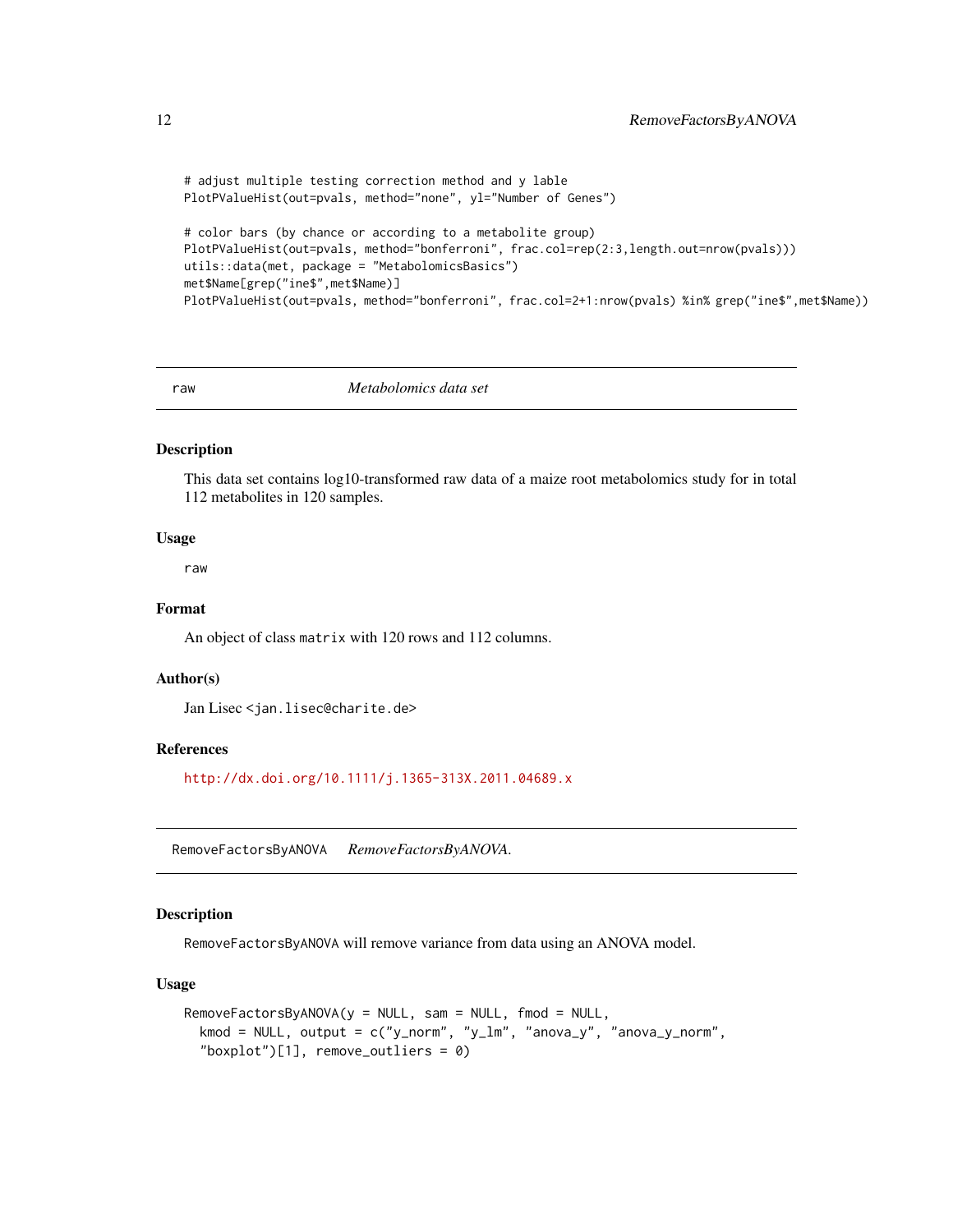#### <span id="page-12-0"></span>**Arguments**

| y               | Data vector (or data matrix) to normalize (numeric $+$ in same order as sam).                                                                                     |  |
|-----------------|-------------------------------------------------------------------------------------------------------------------------------------------------------------------|--|
| sam             | data.frame containing the factors or numerical vars for ANOVA model.                                                                                              |  |
| fmod            | Full model describing the experimental setting (provided as character string).                                                                                    |  |
| kmod            | Reduced model describing all the biological factors to keep (provided as char-<br>acter string).                                                                  |  |
| output          | Should be y_norm in general but can be switched for testing.                                                                                                      |  |
| remove_outliers |                                                                                                                                                                   |  |
|                 | Should be a numeric integer x (with $x=0$ ): no effect; $x>=1$ remove all values<br>which have error e with $\frac{1}{2}$ e > abs(mean + x * sd) $\frac{1}{2}$ ). |  |

# Details

not yet

# Value

Depends on output. Usually the normalized data vector (or matrix).

#### Examples

```
# set up sample information
sam <- data.frame("GT"=gl(4,10),
                 "TR"=rep(gl(2,5),4),
                 "Batch"=sample(gl(2,20)),
                 "Order"=sample(seq(-1,1,length.out=40)))
# set up artificial measurement data
set.seed(1)
m1=c(5,6,2,9)[sam$GT]+c(-2,2)[sam$TR]+c(-3,3)[sam$Batch]+3*sam$Order+rnorm(nrow(sam), sd=0.5)
m2=c(5,-6,2,4)[sam$GT]+c(-2,2)[sam$TR]-5*sam$Order+rnorm(nrow(sam), sd=0.8)
dat <- data.frame(m1,m2)
# apply function to remove variance
# full model incorporating all relevant factors defined in sample table
fmod="GT*TR+Batch+Order"
# reduced model: factors to be kept from full model; everything elso will be removed from the data
kmod="GT*TR"
RemoveFactorsByANOVA(y=dat[,"m1"], sam=sam, fmod=fmod, kmod=kmod, output="anova_y")
RemoveFactorsByANOVA(y=dat[,"m1"], sam=sam, fmod=fmod, kmod=kmod, output="anova_y_norm")
```
ReplaceMissingValues *ReplaceMissingValues.*

# Description

ReplaceMissingValues will replace missing values within a numeric matrix based on a principal component analysis.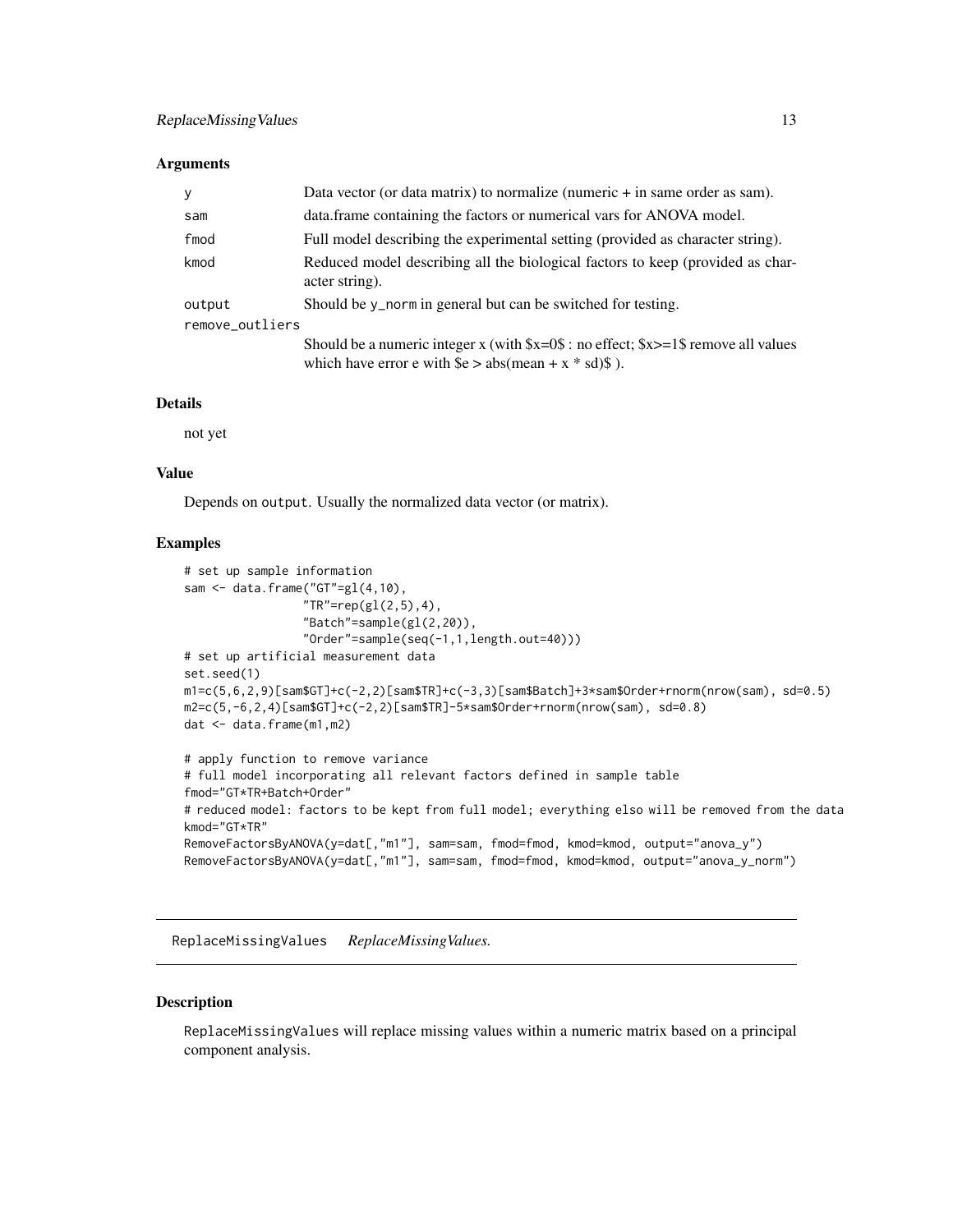#### <span id="page-13-0"></span>Usage

 $ReplaceMissingValues(x, ncomp = 10, silent = FALSE)$ 

#### Arguments

| X      | Numeric matrix.                               |
|--------|-----------------------------------------------|
| ncomp  | Number of components to be used.              |
| silent | FALSE, suppress messages setting silent=TRUE. |

# Details

The nipals algorithm is used to basically perform a PCA on the sparse matrix. Missing values are imputed based on the major components observed.

# Value

Matrix without missing values.

#### Examples

```
# load raw data and sample description
utils::data(raw, package = "MetabolomicsBasics")
utils::data(sam, package = "MetabolomicsBasics")
idx <- apply(raw, 2, CheckForOutliers, group=sam$GT, n_sd=5, method="logical")
sum(idx) # 215 values would be classified as outlier using a five-sigma band
old_vals <- raw[idx] # keep outlier values for comparison
raw_filt <- raw
raw_filt[idx] <- NA
raw_means <- apply(raw, 2, function(x) {
sapply(split(x, sam$GT), mean, na.rm=TRUE)[as.numeric(sam$GT)]
})[idx]
raw_repl <- ReplaceMissingValues(x=raw_filt)
new_vals <- raw_repl[idx]
par(mfrow=c(2,1))
breaks \leq seq(-0.7, 1.3, 0.05)
hist(raw_means-old_vals, breaks=breaks, main="", xlab="Outliers", las=1)
hist(raw_means-new_vals, breaks=breaks, main="", xlab="Replaced values", las=1)
```
RestrictedPCA *RestrictedPCA.*

#### Description

RestrictedPCA Combines an ANOVA based on 'fmod' and restricts a PCA using the ANOVA result as a filter.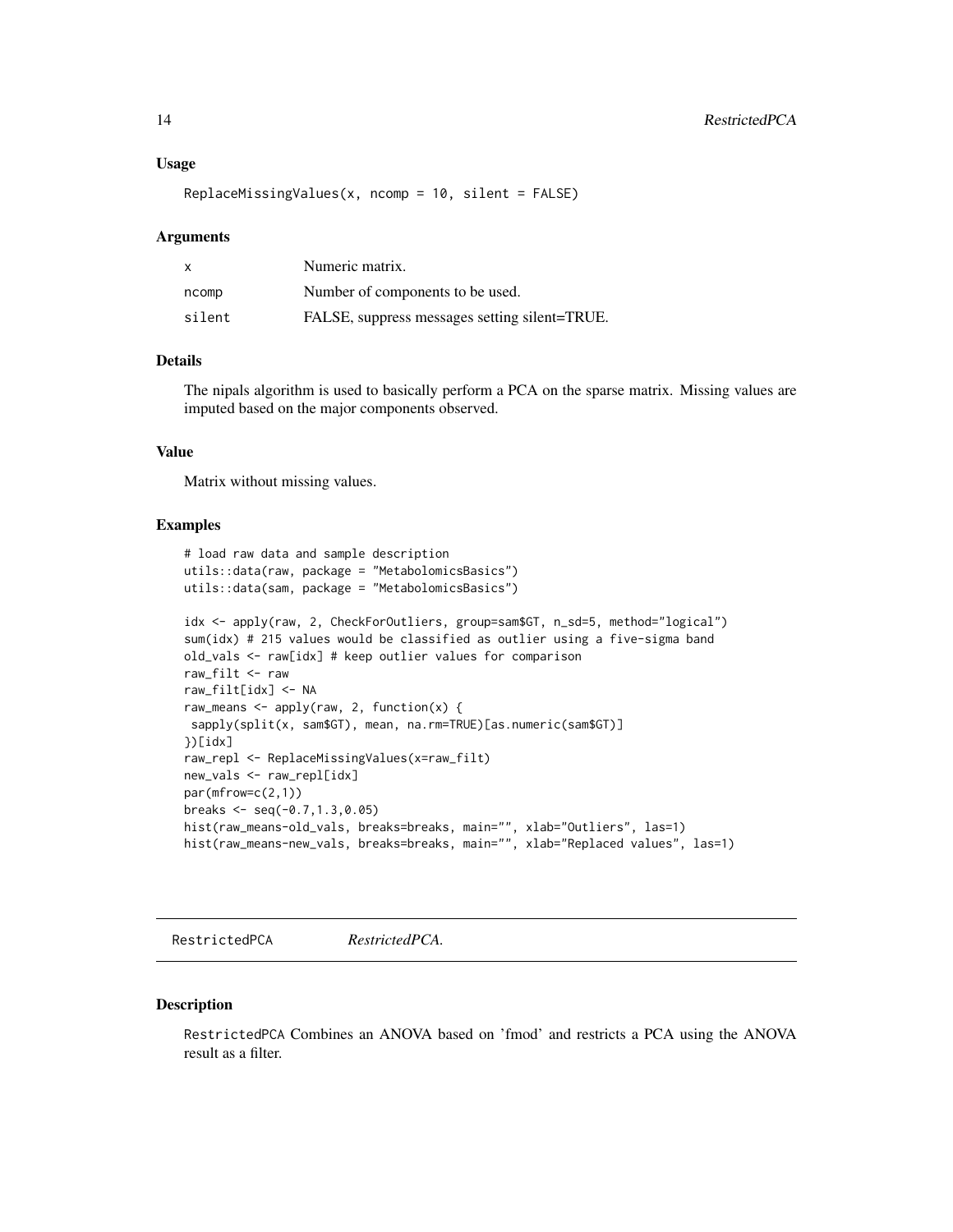# <span id="page-14-0"></span>RestrictedPCA 15

# Usage

```
RestrictedPCA(dat = NULL, sam = NULL, use.sam = NULL,
 group.col = NULL, text.col = NULL, fmod = NULL, sign.col = NULL,
 p.adjust.method = "none", P = 0.01, pcaMethods.scale = "pareto",
 n.metab.min = 20, ...)
```
# Arguments

| dat              | Metabolite matrix (samples x metabolites).                                                                                             |  |  |
|------------------|----------------------------------------------------------------------------------------------------------------------------------------|--|--|
| sam              | Sample definition dataframe.                                                                                                           |  |  |
| use.sam          | Numeric index vector (or logical) to select specific samples to be included in the<br>analysis or NULL to include all.                 |  |  |
| group.col        | Column used for legend creation (column name from sam).                                                                                |  |  |
| text.col         | Column used for text annotation of data points (column name from sam).                                                                 |  |  |
| fmod             | ANOVA model to calculate before PCA.                                                                                                   |  |  |
| sign.col         | Which column(s) of the ANOVA result shall be used for P-value filtering (spec-<br>ify column names or leave on NULL to filter on all). |  |  |
| p.adjust.method  |                                                                                                                                        |  |  |
|                  | Method use to adjust P-values (e.g. none, BH or bonferroni).                                                                           |  |  |
| Þ                | P-value threshold used as a cutoff after P-value adjustment.                                                                           |  |  |
| pcaMethods.scale |                                                                                                                                        |  |  |
|                  | pcaMethods scale parameter (usually pareto for metabolite data).                                                                       |  |  |
| n.metab.min      | Minimum number of metabolites kept for PCA calculation (even if they exceed<br>P).                                                     |  |  |
| $\cdots$         | Handed through to PlotMetabolitePCA.                                                                                                   |  |  |

# Details

fmod should be something like 'GT\*TR+Batch' to perform an ANOVA with these factors defined as columns in sam.

#### Value

Will generate a PCA plot (generated by [PlotMetabolitePCA](#page-9-1) internally) restricted based on an ANOVA result based on [MetaboliteANOVA.](#page-8-1)

```
# load raw data and sample description
utils::data(raw, package = "MetabolomicsBasics")
utils::data(sam, package = "MetabolomicsBasics")
# standard behavior
RestrictedPCA(dat=raw, sam=sam, group.col="GT")
## Not run:
# apply multiple testing using a strict P-value cutoff,
# dont show a legend but plot group mean values and sd's as overlay
```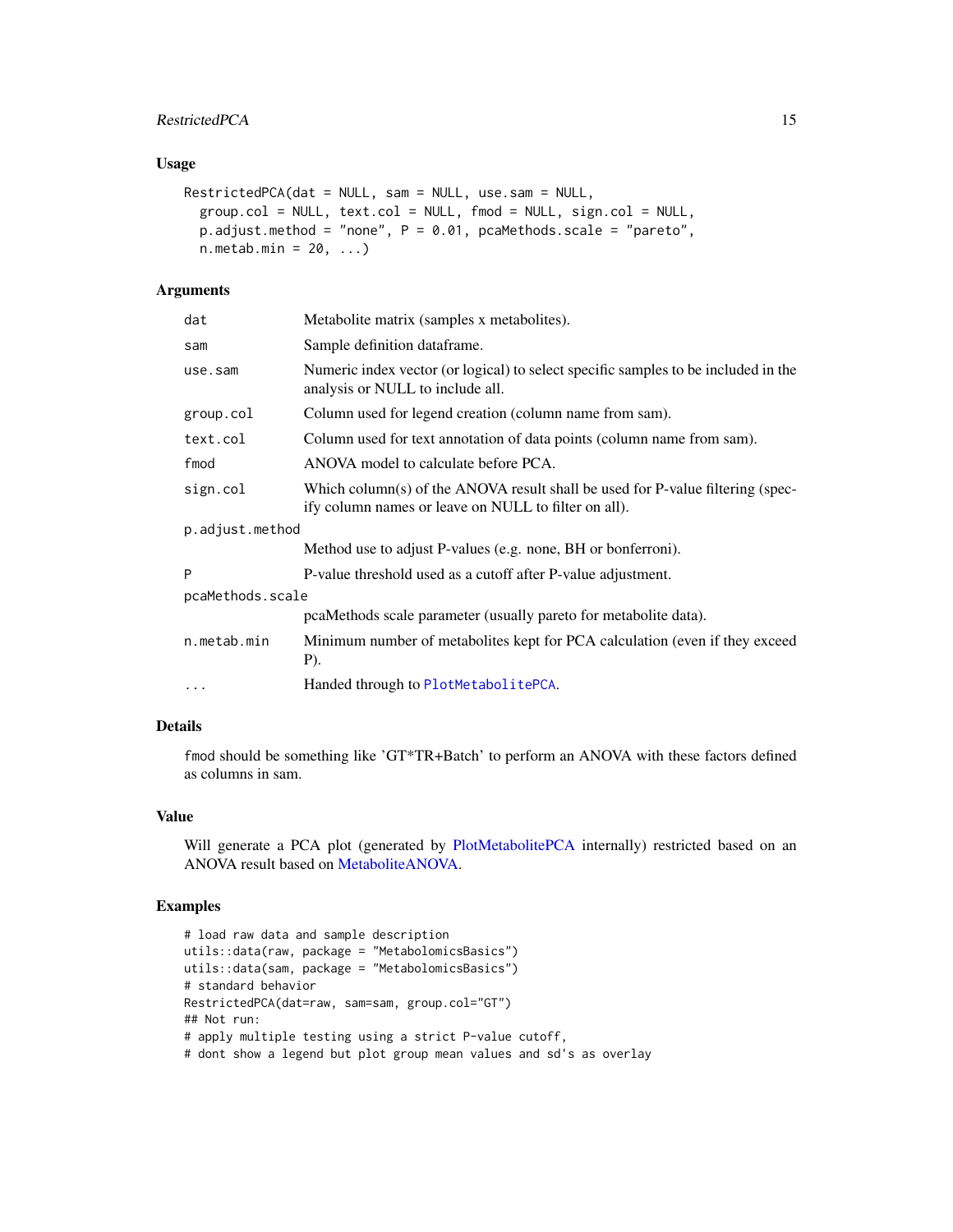<span id="page-15-0"></span>RestrictedPCA(dat=raw, sam=sam, group.col="GT", p.adjust.method = "BH", P=10^-10, fmod="GT+Batch+Order", sign.col="GT", medsd=T, legend.x=NULL) # limit to a subset of samples, switching the ANOVA selection of by setting P=1 # and adding text (from \code{sam}) to each data point RestrictedPCA(dat=raw, sam=sam, use.sam=which(sam\$GT%in%c("Mo17","B73")), group.col="GT", fmod="GT+Batch+Order", P=1, sign.col="GT", legend.x=NULL, text.col="Batch")

## End(Not run)

sam *Sample table*

#### Description

This data frame contains the sample definition of 120 samples according to the rows of [raw.](#page-11-1)

#### Usage

sam

#### Format

An object of class data. frame with 120 rows and 10 columns.

#### Author(s)

Jan Lisec <jan.lisec@charite.de>

#### References

<http://dx.doi.org/10.1111/j.1365-313X.2011.04689.x>

unique\_labels *unique\_labels.*

#### Description

unique\_labels will generate a dataframe with color and plotting character specification out of a sample table definition.

#### Usage

 $unique_labels(sam = NULL, g = NULL)$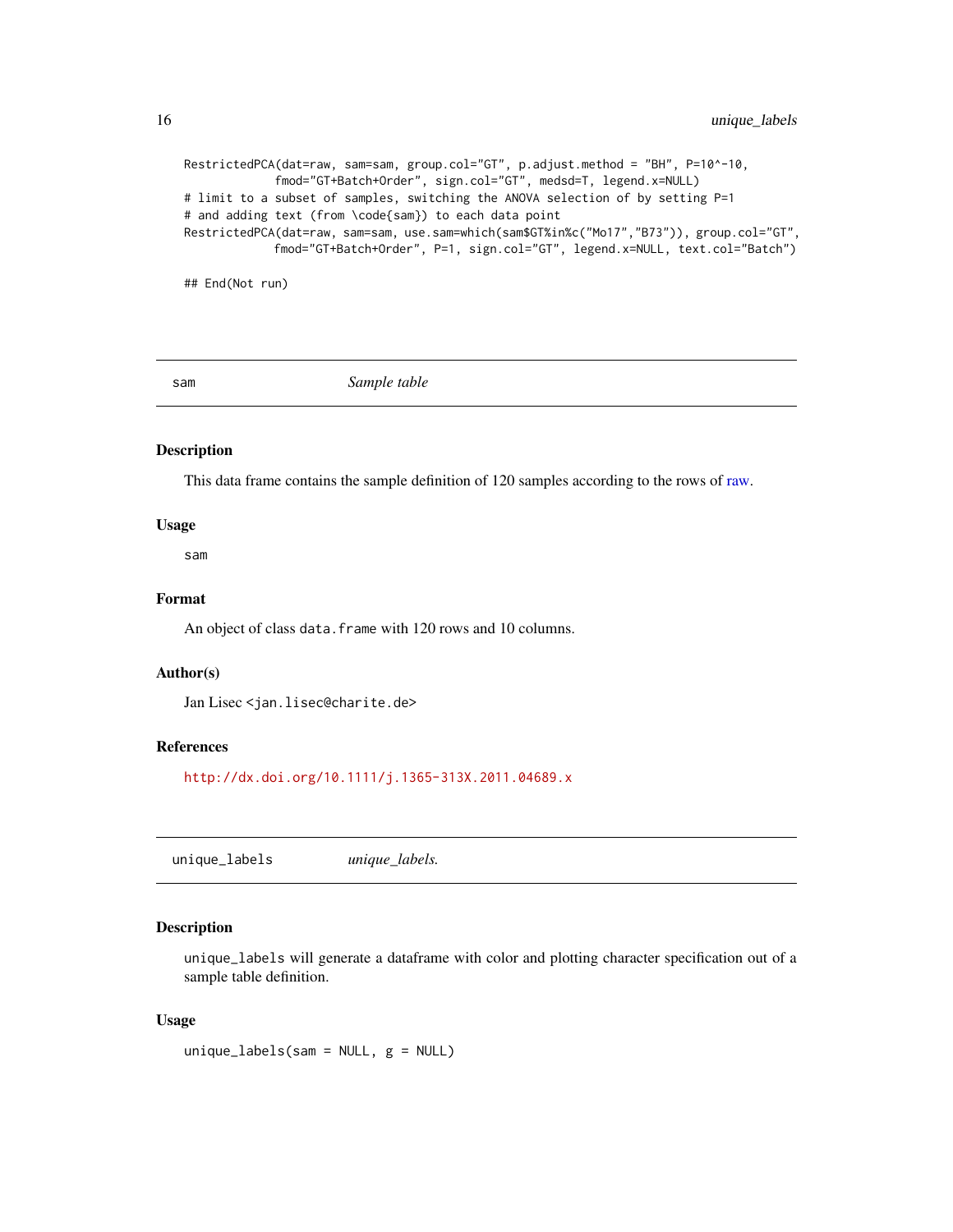# unique\_labels 17

#### Arguments

| sam | Sample table.                                                                 |
|-----|-------------------------------------------------------------------------------|
|     | Either column name from sam containing factor column or factor of same length |
|     | as sam.                                                                       |

# Details

If a color/symbol specification exists for a sample set containing replicate groups this function will help in retrieving this information per group which is useful in boxplot or legend functions (cf. examples).

# Value

Dataframe with group levels names and their color and plotting character specification.

```
utils::data(raw, package = "MetabolomicsBasics")
utils::data(sam, package = "MetabolomicsBasics")
unique_labels(sam=sam, g="GT")
```